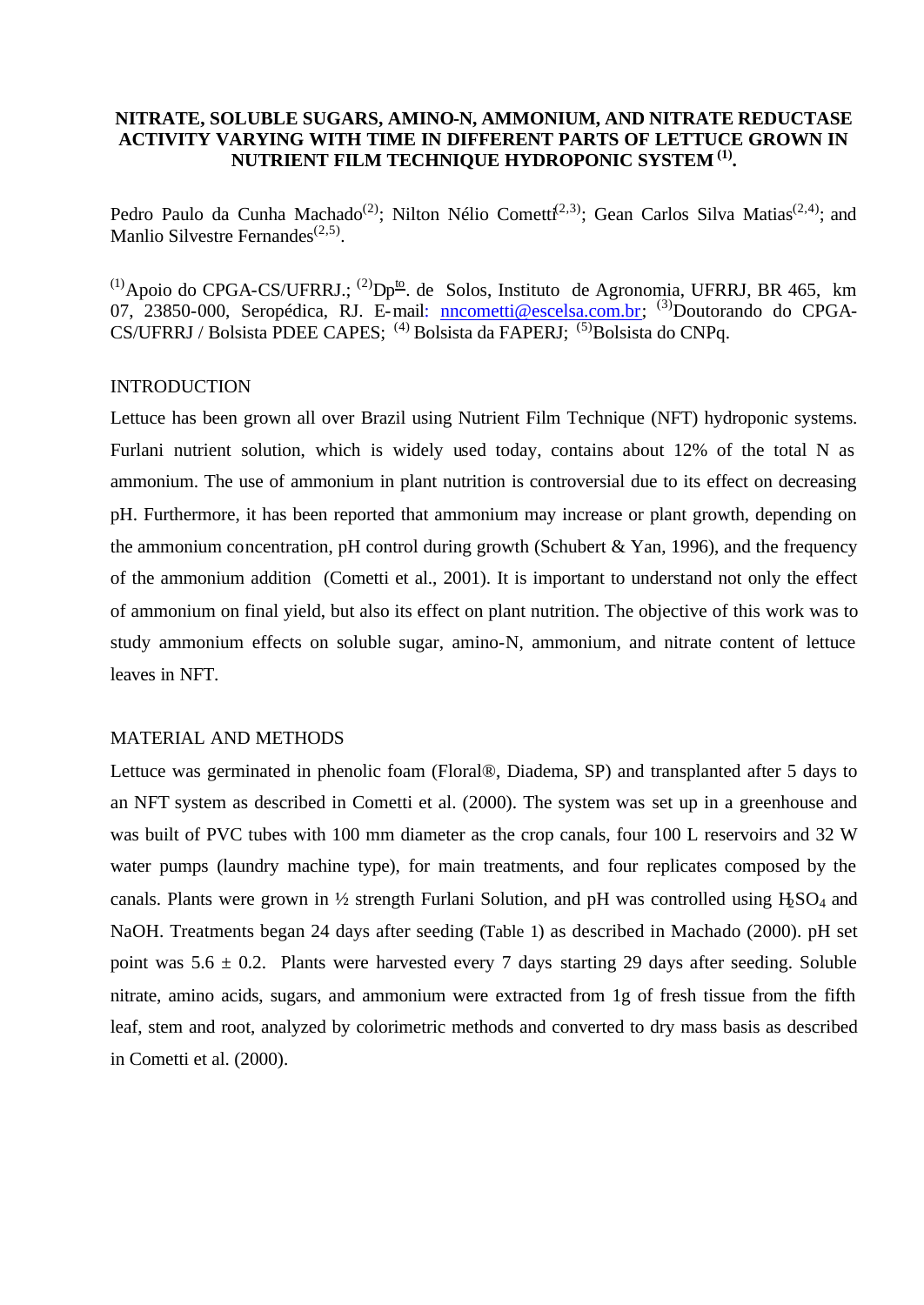| Freatment | Nutrient Solution*    | pH Adjustment Solution |                |
|-----------|-----------------------|------------------------|----------------|
|           |                       |                        | $---$ mmol $L$ |
|           | 100% of N as $NO_3^-$ | $H_2SO_4$              | 25             |
|           | 100% of N as $NO3$    | $(NH_4)_2SO_4$         | 0.5            |
|           | 5% of N as $NH4+$     | <b>KOH</b>             | 50             |
|           | 5% of N as $NH4+$     | NaNO <sub>3</sub>      | 2.5            |

Table 1. Treatments applied.

\* Basic Nutrient Solution: Furlani (1997) to ½ of the ionic strength.

# RESULTS AND DISCUSSION

The results show an increasing concentration of nitrate concentration in leaves along with time, but no significant difference was observed between treatments at the end of the trial (Figure 1).



Figure 1. Nitrate, Soluble Sugar, Ammonium, and Amino-N Contents in Lettuce Grown in an NFT System (Error bars mean standard deviation of four reps.)

Nitrate content in stems and roots did not change substantially from the first to the third harvest. Stem nitrate was high throughout the trial. We believe it operates like a buffer, holding the nitrate that is taken up and maintaining it in a metabolically safe level in the leaves. Cometti et al. (2001) observed a similar effect in lettuce and Bendix et al. (1982) observed that in bahiagrass.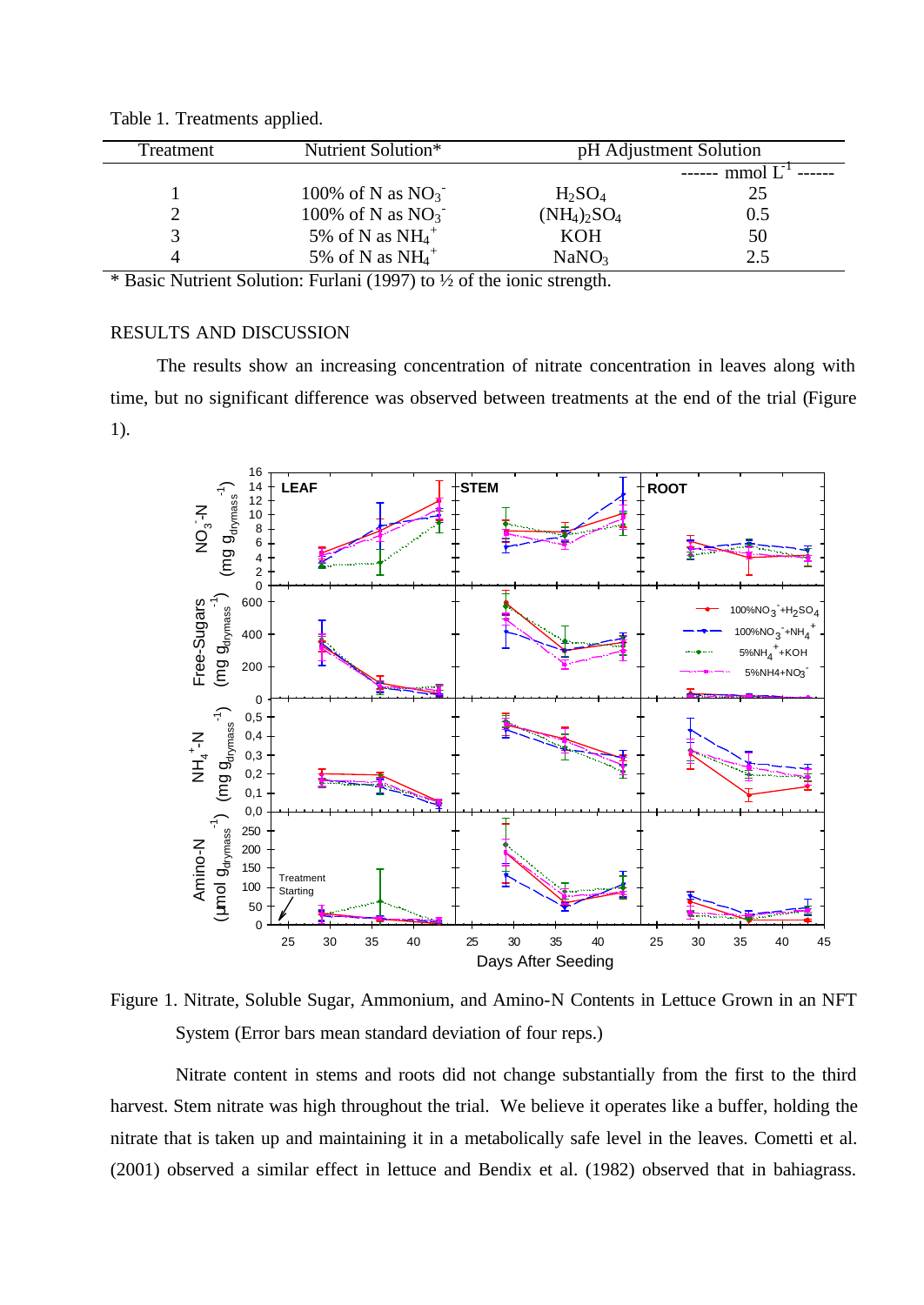Treatments had no significant effect in any of the parameters, indicating that pH can be controlled with any of the four options without interfering with these plant nutrition parameters. Soluble sugars and ammonium contents dropped over time (Figure 1). This may be due to high assimilation rates during the last harvests. Comparatively, amino-N contents were low in the leaves and roots, but not in the stems. Generally, soluble sugars, ammonium and amino-N were higher in the stems, indicating a high metabolic activity. Even though the nitrate reductase activity (NRA) decreased from the first to the second harvest, it remained higher in stem than in leaves, again suggesting high stem metabolic activity (Figure 2).



Figure 2. Nitrate Reductase Activity in Lettuce Grown in an NFT System (Error bars mean standard deviation of four reps).

The nitrate content in stem remained steady and high, indicating a poor correlation between nitrate content and NRA. It can be inferred that NRA indicates the presence of nitrate in "metabolic pool" rather than in the "substrate pool". Finally, sugar content in stem remained higher than in the other plant parts until the third harvest. Despite the high nitrate reduction activity and assimilation, soluble sugar in stem was high probably due to quick transport from the leaves.

#### **CONCLUSION**

Leaf nitrate content increased over time, reaching 10 to 12 mg  $g_{\text{try mass}}^{-1}$  at 43 days after seeding. The four treatments used to adjust pH showed no difference in relation to nitrate, soluble sugars, amino-N, and ammonium concentration in the tissues. The lettuce stem seems to operate as a buffer to avoid the build up of nitrate during the first plant growth phase, and so avoiding metabolic disturbances in the leaves. Stem shows high metabolic activity, high nitrate reduction activity,